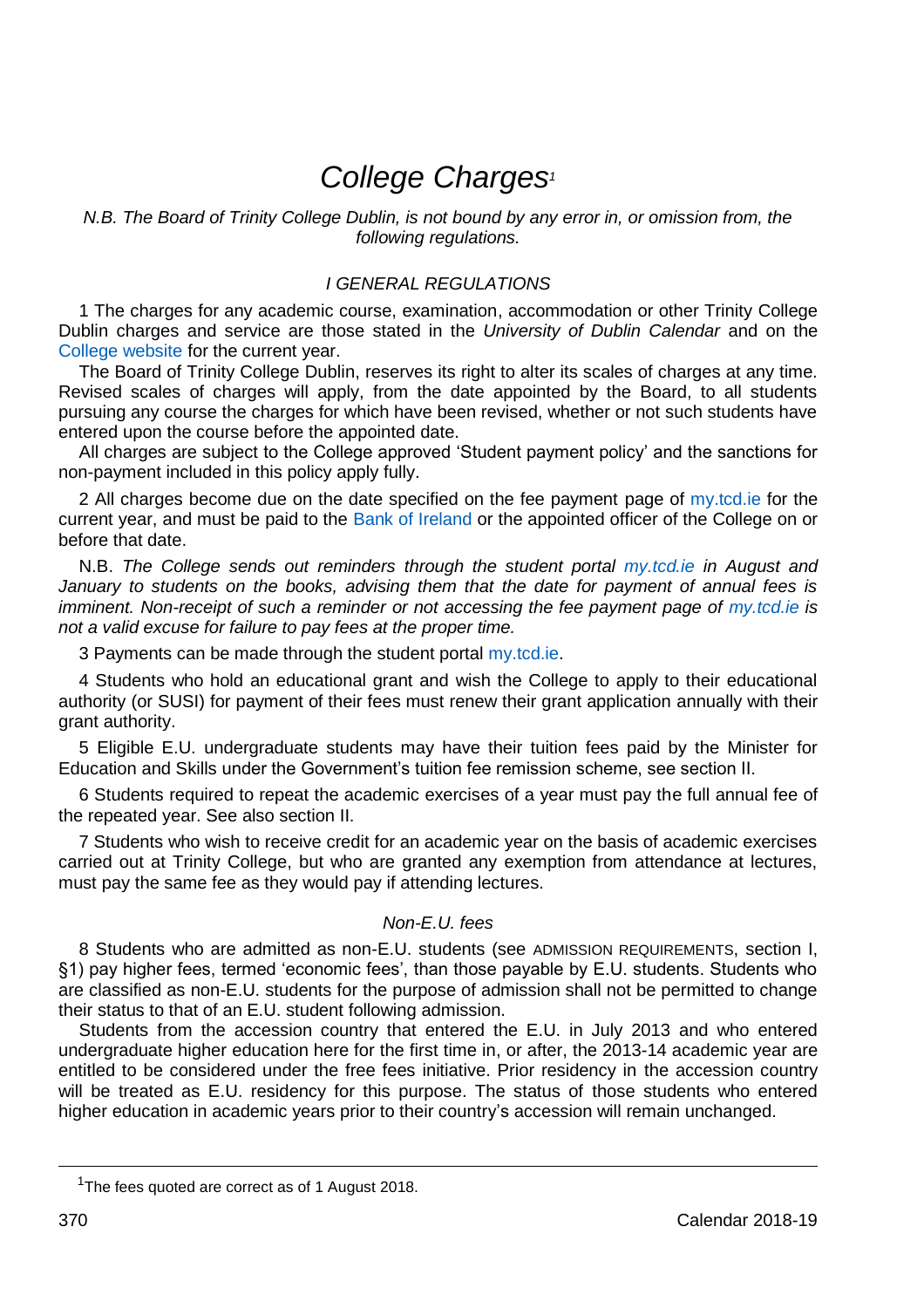# *Abridgement of courses*

9 Students exempted from part of the undergraduate course pay the fee for the class that they join.

Students who are admitted as Senior Freshmen to an honor course or a professional course, in accordance with the regulations for the various courses, pay  $\epsilon$ 3,000 (deductible if they subsequently pay an annual fee) when sending in notice of intention to present themselves for the Junior Freshman examination in each case, and if successful in the examination pay the fee for the class that they join.

# *Matriculation examination fee*

10 Candidates intending to take the matriculation examination of the University, in one or more subjects, pay a non-returnable fee of  $\epsilon$ 98. The fee is payable by a fixed date before the examination; see ADMISSION REQUIREMENTS.

#### *Application fee*

11 All candidates who apply for direct entry to the College (i.e. not through the Central Applications Office) must pay a non-returnable application fee of €55 per course application.

# *Payment of first College fees – E.U. applicants*

12 Students who accept an offer of a place in the College through the C.A.O. must comply in full with the instructions set out in the offer notice. The offer will lapse unless accepted within the specified time period. The right is reserved to cancel the offer despite any part performance of acceptance or payment. Students will be contacted by the Academic Registry with regard to payment of fees due. Students eligible for the Government's tuition fee remission scheme will be liable for the student contribution of €3,000 (which may be paid in two instalments), the student Sports Centre charge of €120 and the U.S.I. membership fee (optional) of €8. Students in receipt of local authority or SUSI grants will be liable for the student Sports Centre charge and the U.S.I. membership fee (optional) only. Students may be required to provide bank receipted evidence of payment of all relevant amounts. Registration cannot be completed until all outstanding charges (fees, accommodation and other payments due) have been paid. Students entering College for the first time, other than through the C.A.O. or as one-term students, must pay  $\epsilon$ 3,128<sup>2</sup> (deductible if they subsequently pay an annual fee) as soon as they receive an offer of a place.

Students not qualifying for a local authority or SUSI grant or the Government's tuition fee remission scheme will be billed for the balance of any fees due. Such fees must be paid prior to or during their allotted registration period. Students liable for a full annual fee (including student contribution), if E.U., may exercise the option of paying the balance of their fees in two instalments, see §17 below. Local authority or SUSI grant-holders will have the student contribution of €3,000 paid on their behalf by the local authority or SUSI on completion of form GF1 (available through [my.tcd.ie\)](https://my.tcd.ie/urd/sits.urd/run/siw_lgn). All grant-holders must certify that the fees will be paid by a recognised grant authority. If for any reason the relevant authority does not pay the annual tuition fees or the student contribution in the case of local authority or SUSI grant-holders the student will become liable for the fees due and these should be paid within thirty days.

In cases where students are admitted after the beginning of the academic year no reduction of fees will be granted.

Where a student advises the College before 12 September that the place offered is not being taken up the fee of €3,128 will be refunded subject to a deduction of €212 (no refunds will be made after 12 September).

See also section II, EXCHEQUER PAYMENT IN RESPECT OF FULL-TIME UNDERGRADUATE TUITION FEES.

-

<sup>2</sup>This payment includes the student Sports Centre charge of €120 and the U.S.I. membership fee (optional) of €8.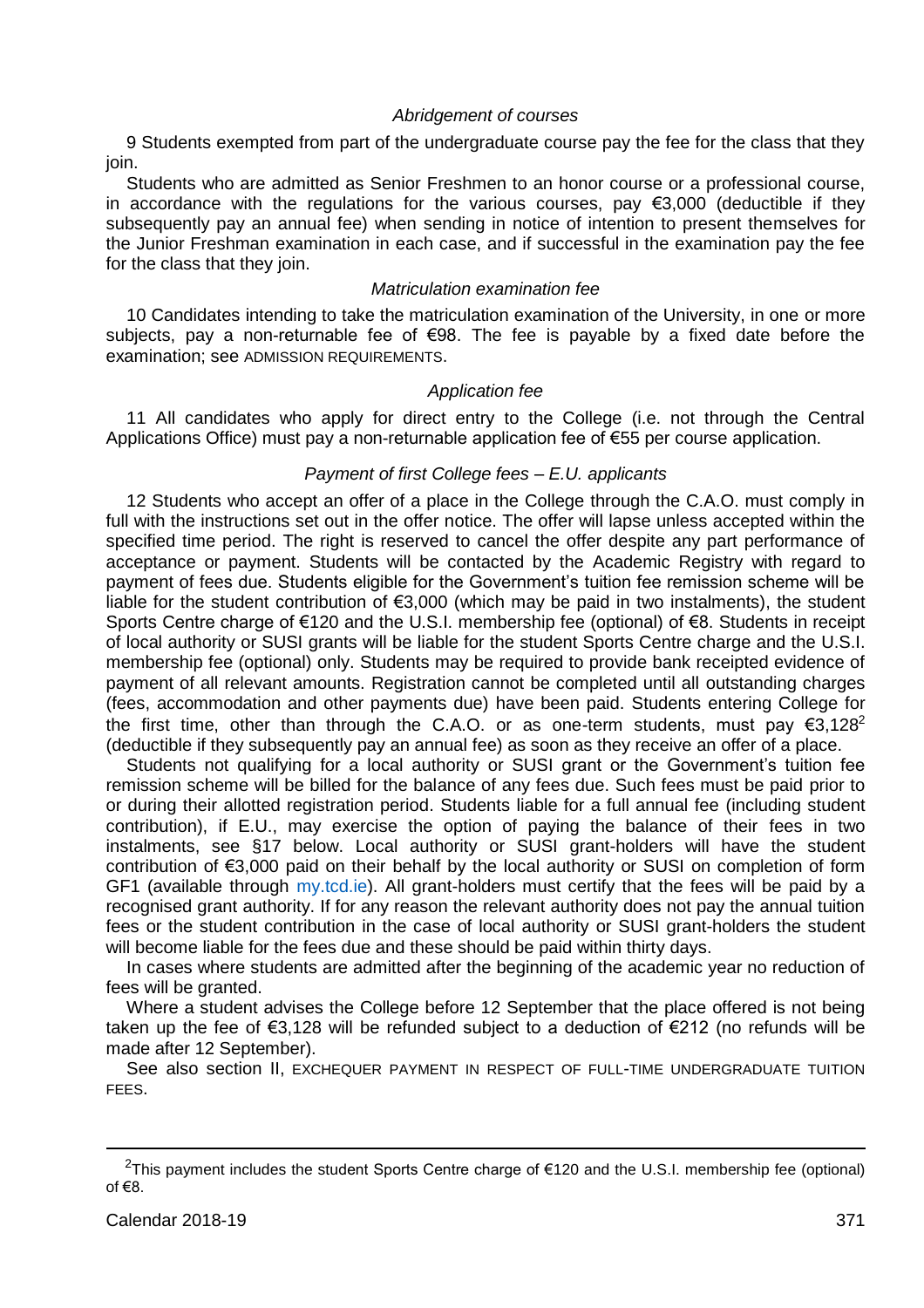#### *Payment of first College fees – non-E.U. applicants*

13 Students who wish to accept an offer of a place in the College will be required to return a (non-refundable) acceptance deposit to secure their place. Details of the due date and method of payment will be included in the offer letter or e-mail.

# *Payment of subsequent fees*

14 Undergraduate students not entering the College for the first time, must, unless they are permitted by special regulations to do otherwise, pay the relevant fee of their class or the first instalment, where applicable, if paying in two instalments (see §17 below), prior to or during their allotted registration period. Undergraduate students qualifying for the Government's tuition fee remission scheme will be required to pay, to the College as directed, a student contribution of €3,000 (which may be paid in two instalments) to cover examinations, registration, student services, etc., the student Sports Centre charge of €120 and the U.S.I. membership fee (optional) of €8. Local authority or SUSI grant-holders will have the charge of €3,000 paid directly to the College on their behalf by the local authority or SUSI on completion of form GF1 (available through [my.tcd.ie\)](https://my.tcd.ie/urd/sits.urd/run/siw_lgn). Where applicable the relevant authority will be invoiced for the tuition fees due and these must be paid within thirty days. If for any reason the relevant authority does not pay the annual tuition fees or the student contribution in the case of local authority or SUSI grant-holders the student will become liable for the fees due. In the event of students having to repeat their year they will become liable for the full annual fee, see also section II, EXCHEQUER PAYMENT IN RESPECT OF FULL-TIME UNDERGRADUATE TUITION FEES.

Registration cannot be completed until all outstanding charges (fees, accommodation and other payments due) have been paid.

# *Student Sports Centre charge*

15 A student Sports Centre charge of €120 per annum, for Sports Centre usage for all students, was introduced following a referendum held by the students. This is a mandatory charge and will be billed to all students in advance of registration. Payment of the student Sports Centre charge, which can be made through any bank or online, must be made by the date specified on the fee payment page of [my.tcd.ie.](https://my.tcd.ie/urd/sits.urd/run/siw_lgn) Registration cannot be completed until this charge has been paid.

# *Student Space and Centre levy*

16 A student space and centre levy of €30 per annum, for the development of the student spaces and centre for all students, was introduced following a referendum held by the students. This is a mandatory charge, and will be billed to all students from the beginning of the academic year 2019-20 onwards. The payment of the student space and centre levy, which can be made through any bank or online, must be made by the date specified on the fee payment page of [my.tcd.ie.](https://my.tcd.ie/urd/sits.urd/run/siw_lgn)

# *Fees in two instalments*

17 All E.U. students who are liable for the student contribution of €3,000 may avail of the option to pay in two instalments. Also, all E.U. students who are personally liable to pay a full annual fee, e.g. those not qualifying for a local authority or SUSI grant or the Government's tuition fee remission scheme, may also avail of the option to pay their fees in two instalments. The amounts payable will be set out on the fee payment page of [my.tcd.ie.](https://my.tcd.ie/urd/sits.urd/run/siw_lgn) The second instalment where applicable will be payable on or before 31 January 2019. Instalments received after the due date and before the end of February will be subject to a late payment charge of €212. If the second instalment is not paid by the end of February 2019 an additional late payment charge of €146 will be applied giving a total late payment charge of €358 which must be paid together with the balance of fees due. Students who have not notified their tutor, supervisor or other responsible officer before 31 January 2019 that they are withdrawing from College will be liable for the second instalment of fees. Non receipt of a reminder or not accessing the fee payment page o[f my.tcd.ie](https://my.tcd.ie/urd/sits.urd/run/siw_lgn) by a student will not be accepted as an excuse for non payment of fees or other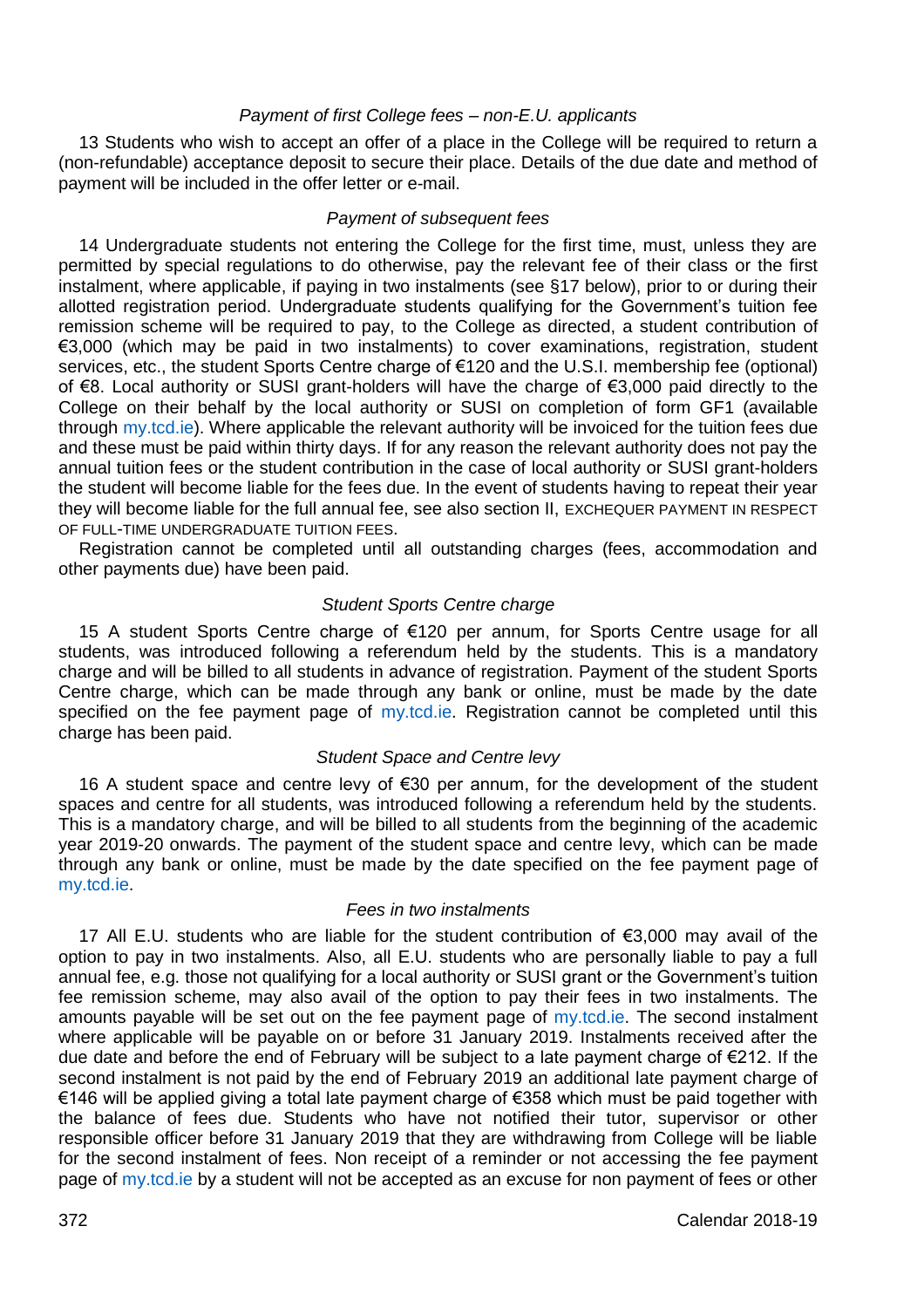charges. New entrant and continuing non-E.U. students may also pay their fees in two instalments.

Note that the above dates may be subject to change. Please see [www.tcd.ie/academic](http://www.tcd.ie/academic%20registry/fees-and-payments/)  [registry/fees-and-payments](http://www.tcd.ie/academic%20registry/fees-and-payments/) for more information.

#### *Non-publication of examination results*

18 Publication of examination results may be withheld if there are any outstanding charges (fees, accommodation and other payments due) on a student's account. Students must ensure that fees are paid in accordance with §§14, 15, 16 and 17 above and that, where necessary, the [Academic Registry](https://www.tcd.ie/academicregistry/) is correctly notified of any sponsor that may be paying fees on behalf of the student. The payment deadlines also apply to a student's sponsor/local authority/SUSI. It is the student's responsibility to ensure that they provide their sponsor/local authority/SUSI with all the details required to confirm their eligibility and facilitate prompt payment. See also GENERAL REGULATIONS AND INFORMATION.

#### *Late registration fees*

19 A charge of €212 will be imposed for late registration (i.e. levied on students who fail to register during their allotted registration period). Students who do not register by 30 October 2018 will be deemed to be withdrawn and services such as library and e-mail accounts may be suspended. In such circumstances undergraduate students must apply through the Academic [Registry](https://www.tcd.ie/academicregistry/) to the Senior Lecturer for re-admission and pay a replacement fee of €358 (€212 late registration fee and €146 re-admission fee).

Note that the above dates may be subject to change. All charges are subject to the College approved 'Student payment policy' and the sanctions for non-payment included in this policy apply fully.

Please se[e www.tcd.ie/academicregistry/fees-and-payments](http://www.tcd.ie/academicregistry/fees-and-payments/) for more information.

#### *Refund of fees*

20 The Board accepts no obligation to refund any fee, or any part of any fee, paid in respect of any exercise to be performed in the University. Refunds may, however, be made in the current academic year as stated in §§21 and 22 below.

21 The Academic Registry on behalf of the Treasurer/Chief Financial Officer is authorised to make refunds to all students entering College as follows:

- *(a)* where students who have paid the full annual fee or first instalment thereof notify the College before 12 September that they do not intend to take up the place offered, all fees paid will be refunded except for €212. Application for such refunds must be made to the [Academic](https://www.tcd.ie/academicregistry/)  Registry:
- *(b)* where students, who have already paid the full student contribution or full annual fee, notify their tutor or other responsible officer after 12 September but before 31 January 2019 that they do not intend to take up the place offered, or that they are withdrawing from College if they have already registered, half the student contribution or half of the full annual fee will be refunded. Application for such refunds must be made to th[e Academic Registry;](https://www.tcd.ie/academicregistry/)
- *(c)* where a student has paid €3,128 to confirm acceptance of a place in College, this amount may be refunded, less €212, where the student notifies the College before 12 September that they do not intend to take up the place.

Please note that course deposits paid are non-refundable except for conditional offers and only under two circumstances:

- *(a)* if a student fails to meet the requirements to gain an appropriate visa into the country and has documentation to support the claim.
- *(b)* if a student fails to meet the college entry requirements which are required for their application and has documentation to support the claim.

The foregoing rules apply irrespective of the date on which an offer of a place is made.

Calendar 2018-19 373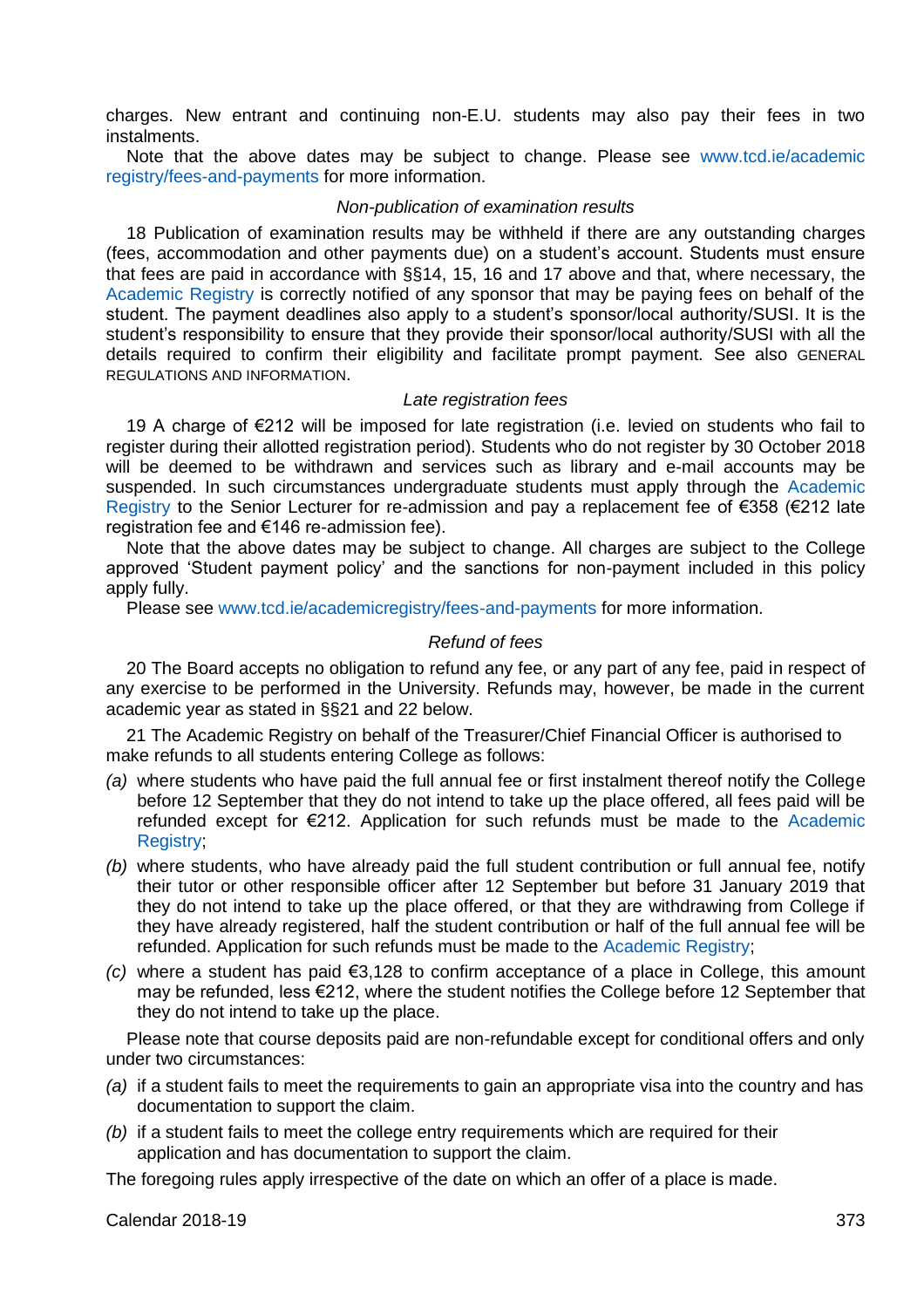22 The Academic Registry on behalf of the Treasurer/Chief Financial Officer is also authorised to make refunds to all continuing students as follows:

- *(a)* where the annual tuition fee has been paid and the students have not registered, the fee may be refunded, subject to a deduction of €212, on application to the [Academic Registry](https://www.tcd.ie/academicregistry/) through their tutor, supervisor or other responsible officer. Similarly where students have only paid €3,128 this amount will be refunded less a deduction of €212. Applications for such refunds must reach the [Academic Registry](https://www.tcd.ie/academicregistry/) before 1 November:
- *(b)* where students, who have already paid the full student contribution or full annual fee and have completed registration, withdraw from College, one half of the student contribution or one half of the full annual fee will be refunded provided they notify their tutor, supervisor or other responsible officer before 31 January 2019. Applications for such refunds must be made to th[e Academic Registry.](https://www.tcd.ie/academicregistry/)

All charges are subject to the College approved 'Student payment policy'.

# *II EXCHEQUER PAYMENT IN RESPECT OF FULL-TIME UNDERGRADUATE TUITION FEES*

1 The following are the eligibility criteria issued by the Department of Education and Skills in November 1997 and amended in 2004 in relation to the free fees initiative.

# *Criteria for determining eligibility*

2 Tuition fees will be paid in respect of E.U. nationals who have been ordinarily resident in an E.U. Member State for at least three of the five years preceding their entry to their third level course subject to the following conditions: $3$ 

- *(a)* Tuition fees will be paid only in respect of students attending full-time undergraduate courses other than ESF aided courses in the Regional Technical Colleges and Dublin Institute of Technology. Existing regulations for ESF aided courses will continue to apply.
- *(b)* The courses must, other than exceptionally, be of a minimum of two years' duration.
- *(c)* The courses must be followed in one of the approved Colleges.
- *(d)* Tuition fees will not be paid in respect of students pursuing a second undergraduate course. However, notwithstanding this condition students who already hold a national certificate or diploma and are progressing to a degree course without necessarily having received an exemption from the normal duration of the course may be deemed eligible for free fees.

Students who have previously pursued but not completed a course which has not attracted exchequer funding may be deemed eligible for free fees subject to compliance with the other conditions of the free fees initiative.

Students who have pursued a course of third level study which has attracted exchequer funding (e.g. fees, maintenance, tax relief, subsidy towards course cost) and have not secured a terminal qualification and subsequently resume third level studies are not eligible for free fees for the equivalent period of time spent on the first course of study. Part-time and evening students are included in this category.

Students from the accession country that entered the E.U. in July 2013 and who entered undergraduate higher education here for the first time in, or after, the 2013-14 academic year are entitled to be considered under the free fees initiative. Prior residency in the accession country will be treated as E.U. residency for this purpose. The status of those students who entered higher education in academic years prior to their country's accession will remain unchanged.

*(e)* Except in the case of second chance students (see *(f)* below) tuition fees will not be paid in respect of students doing repeat years or in respect of students repeating a year-level having

 $3$ This definition of a student eligible for free fees is different from the College's definition of an E.U. student for fee payment purposes. This could result in certain students being classified as E.U. by the College but who may not qualify for 'free fees'.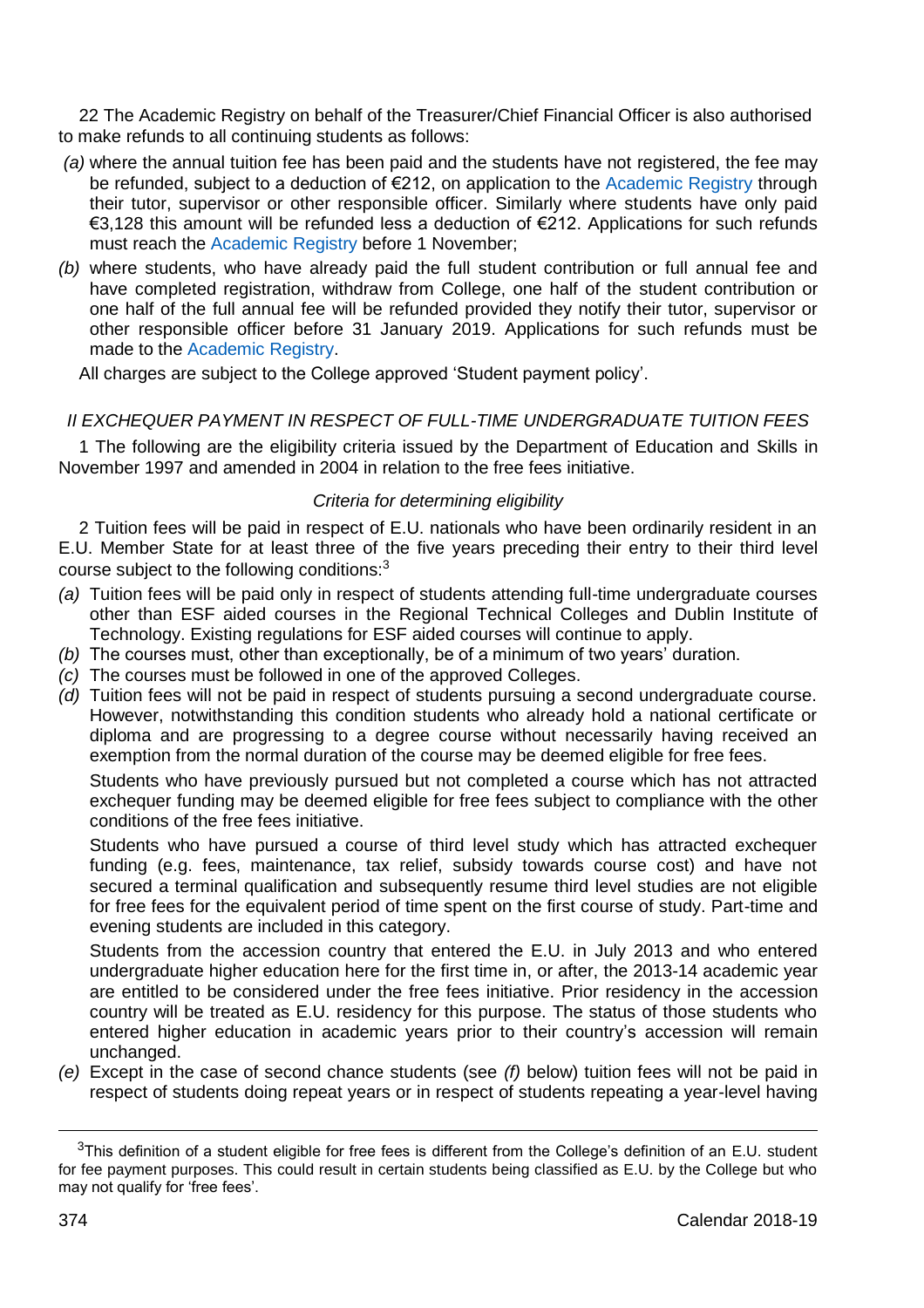changed (but not completed) their undergraduate course. This condition may be waived in exceptional circumstances such as cases of certified serious illness.

- *(f)* Tuition fees will be paid in respect of students who, having attended but not completed approved courses, are returning following a break of at least five years in order to pursue approved courses at the same level.
- *(g)* The tuition fees payable do not include the payment of up to €3,128 (which may be paid in two instalments) to be made by students towards the cost of registration, examinations, student services, etc.

All students who are deemed eligible for the Government's tuition fee remission scheme will be considered registered for the full academic year 2018-19 (and fee claimed by the College for a full year) unless the College is formally notified in writing of their intention to withdraw from College prior to 31 January 2019. This is necessary to enable the College to claim payment of the second instalment of tuition fees on behalf of students from the Minister for Education and Skills.

Where students do not register for the academic year by the due date this will result in the College being unable to claim full tuition fees on their behalf from the Minister and consequently such students would become liable for the full annual fee or the second instalment of their fees, as appropriate. Students who do not intend completing the academic year must notify their tutor or other responsible College officer before 31 January 2019 of their decision to withdraw from College to avoid liability for the second instalment of their tuition fees.

The College may require students to provide proof that they meet the above eligibility criteria by either completing a declaration of compliance and/or providing proof of attendance at previous third level courses where appropriate.

It should also be noted that failure to disclose all relevant information required to determine eligibility for the fee remission scheme may render the student liable for the full fees plus a charge of €358.

# *III FINANCIAL ASSISTANCE*

1 In cases of hardship, the College grants a partial remission of fees to students from outside the European Union one of whose parents is a graduate of the University of Dublin. Applications for such remission should be made to the [Senior Tutor](https://www.tcd.ie/Senior_Tutor/) before 30 April on forms obtainable from the student's tutor. Applications will be considered from eligible students (other than Junior Freshmen) whose names are on the books of the College. Students are reminded that their applications must be renewed *each year*.

2 There are also a number of scholarships, awards and bursaries which students may be able to apply for during their time in College. There are also funds from private benefactors which may be accessed. Details of all funds, bursaries and awards can be found in the FINANCIAL ASSISTANCE section of the *Calendar*.

# *IV FEES PAYABLE BY STUDENTS ADMITTED FOR ONE ACADEMIC YEAR OR ONE TERM*

1 Students admitted for one year or one term in accordance with ADMISSION REQUIREMENTS, section II, \$§1-9, pay fees as follows (exception courses apply):

- One-year students based in the Faculty of Arts, Humanities and Social Sciences (excluding the Department of Clinical Speech and Language Studies and the School of Psychology): €5,681 for E.U. or €17,960 for non-E.U.
- One-year students based in the Faculties of Engineering, Mathematics and Science, and Health Sciences, the Department of Clinical Speech and Language Studies, and the School of Psychology: €7,332 for E.U. or €23,520 for non-E.U.
- For fees payable by one-term students please see the Academic Registry website at [www.tcd.ie/academicregistry/fees-and-payments.](http://www.tcd.ie/academicregistry/fees-and-payments)

The fees must be paid by the date requested.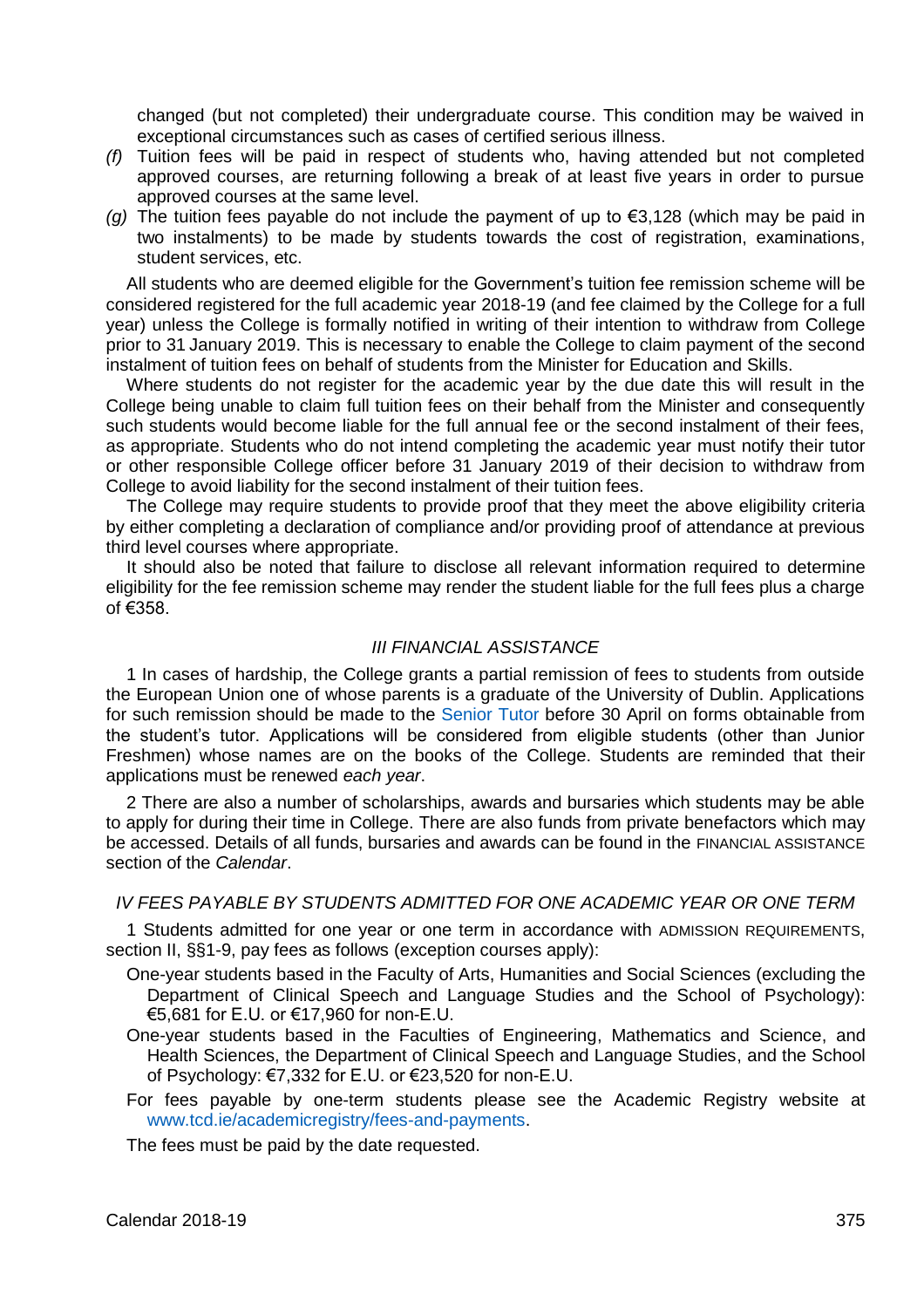2 Students may be admitted to attend one specific course of lectures for a term. Fees for these courses can be obtained from the [Academic Registry](https://www.tcd.ie/academicregistry/) and must be paid before 1 September for Michaelmas term and before 1 December for Hilary term.

# *V SUMMARY OF UNDERGRADUATE DEGREE FEES*

1 Schedules of tuition fees and other charges are presented on the [Academic Registry](http://www.tcd.ie/academicregistry/fees-and-payments/) website.

The tuition fees presented below are inclusive of a student contribution of €3,000 (which may be paid in two instalments) covering examinations, registration, student services, etc., but do not include the student Sports Centre charge of €120 or the €8 U.S.I. membership fee (optional). Eligible students may qualify to have the tuition fee element of the annual fee paid on their behalf by the Minister for Education and Skills (see section II above). There is a conferring fee of €135 payable by all students for Commencements in their Junior Sophister or third year. A certificate and diploma graduation fee of €75 is payable by all students in their first year of study registering on certificate or diploma courses. Students admitted to read for more than one degree simultaneously shall pay one fee, that being the highest of the fees applicable to the courses in question.

The below non-E.U. fees are applicable to new entrants only.

# TWO-SUBJECT MODERATORSHIP COURSES

2 Students taking courses for the B.A. degree pay the following fee annually:

| E.U.   | NON-E.U. |
|--------|----------|
| €5.681 | €18,860  |

# FACULTY OF ARTS, HUMANITIES AND SOCIAL SCIENCES

3 Students taking courses for the B.A., or B.B.S., or B.B.S. (Lang.), or B.Mus.Ed., or LL.B., or LL.B. (Ling. Germ.), or LL.B. (Ling. Franc.), or LL.B. (B.S.), or LL.B. (Pol. Sc.), or B.St.Su. degrees pay the following fee annually:

|                                                                                                            | E.U.   | NON-E.U. |
|------------------------------------------------------------------------------------------------------------|--------|----------|
|                                                                                                            | €5.681 | €18,860  |
| 4 Students taking the course for the B.A.S. degree pay the following fee annually:                         |        |          |
|                                                                                                            | E.U.   | NON-E.U. |
|                                                                                                            | €8,686 | €21,105  |
| 5 Students taking the course for the B.Histr. degree pay the following fee annually:                       |        |          |
|                                                                                                            | E.U.   | NON-E.U. |
|                                                                                                            | €9,550 | €21,150  |
| 6 Students taking the course for the B.Sc. (Clin. Lang.) degree pay the following fee annually:            |        |          |
|                                                                                                            | E.U.   | NON-E.U. |
|                                                                                                            | €8,371 | €34,420  |
| 7 Students taking the course for the B.S.S. degree pay the following fee annually:                         |        |          |
|                                                                                                            | E.U.   | NON-E.U. |
|                                                                                                            | €8,371 | €24,695  |
| FACULTY OF ENGINEERING, MATHEMATICS AND SCIENCE                                                            |        |          |
| 8 Students taking courses for the B.A. degree pay the following fee annually (excluding field<br>courses): |        |          |
|                                                                                                            | E.U.   | NON-E.U. |
|                                                                                                            | €7,332 | €24,695  |
| 9 Students taking the course for the B.A., M.C.S. degrees pay the following fee:                           |        |          |

|                        | E.U.   | NON-E.U. |
|------------------------|--------|----------|
| annual fee (years 1-4) | €7.332 | €24.695  |
| annual fee (year 5)    | €7.139 | €22.575  |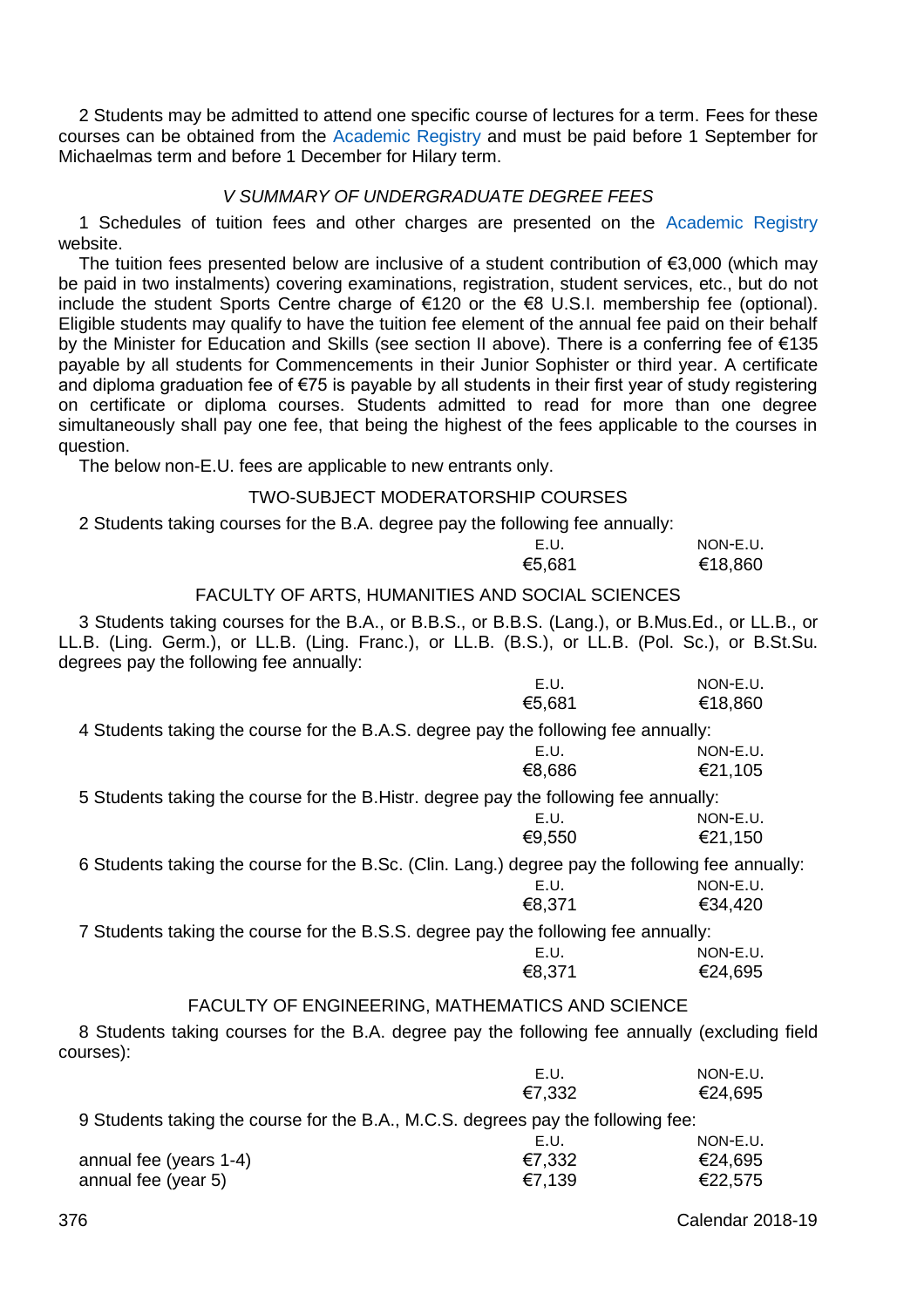10 Students taking courses for the B.A.I., M.A.I. (St.) or B.Sc. (Ing.), M.A.I. (St.) degrees pay the following fee:

|                        | E.U.   | NON-E.U. |
|------------------------|--------|----------|
| annual fee (years 1-4) | €7.332 | €24.695  |
| annual fee (year 5)    | €7.139 | €22.575  |

11 Students taking the course for the B.Sc. (Syst. Inf.) (evening course) degree pay the following fee annually:

| E.U.   | NON-E.U. |
|--------|----------|
| €5,779 | €25,055  |

# FACULTY OF HEALTH SCIENCES

12 The fees shown below include fees charged for general and special clinical courses but not the booking fees charged by some hospitals. Non-E.U. fees for continuing students or for students entering other than into the first year can be had on request.

13 Students taking courses for the B.A., B.Dent.Sc. degrees pay the following fee annually:

|                                                                                           | E.U.   | NON-E.U. |
|-------------------------------------------------------------------------------------------|--------|----------|
|                                                                                           | €9.339 | €45.000  |
| 14 Students taking the course for the B.Dent.Tech. degree pay the following fee annually: |        |          |
|                                                                                           | E.U.   | NON-E.U. |
|                                                                                           | €4.773 | €15.955  |
|                                                                                           |        |          |

15 Students taking courses for the B.A., M.B., B.Ch., and B.A.O. degrees pay the following fee annually:

| E.U.   | NON-E.U. |
|--------|----------|
| €8,371 | €45,000  |

16 Extern students, i.e. students permitted to attend lectures and classes but not proceeding to degrees of the University, pay the same fee as outlined in §15 above.

17 Students taking courses for the B.Sc. (Cur. Occ.), or B.Sc. (Physio.), or B.Sc. (Ther. Rad.) degrees pay the following fee annually:

| E.U.   | NON-E.U. |
|--------|----------|
| €8,371 | €22,455  |

18 Students taking the courses for the B.Sc. (Hum. Nut. & Diet.) degree pay all fees to the Dublin Institute of Technology.<sup>4</sup>

19 Students taking the course for the B.Sc. (Hom. Val.) degree pay the following fee annually: E.U. NON-E.U.<br>€7.332 €22.455 €22,455

20 Students taking the course for the B.Sc. (Cur.) (other than children's and general nursing integrated course) degree pay the following fee annually:

| E.U.   | NON-E.U. |
|--------|----------|
| €7,106 | €21,270  |

21 Students taking courses for the B.Sc. (Cur.) (children's and general nursing integrated course) or B.Sc. (A. Obs.) degrees pay the following fee annually: E.U. NON-E.U.<br>€7.106 €21.270 €7,106 €21,270

22 Students taking courses for the B.N.S. or B.M.S. degrees pay the following fee annually:<br>F.U. NON-F.U. E.U. NON-E.U. €5,104 €18,930

<sup>4</sup>This is a joint degree course with the Dublin Institute of Technology.